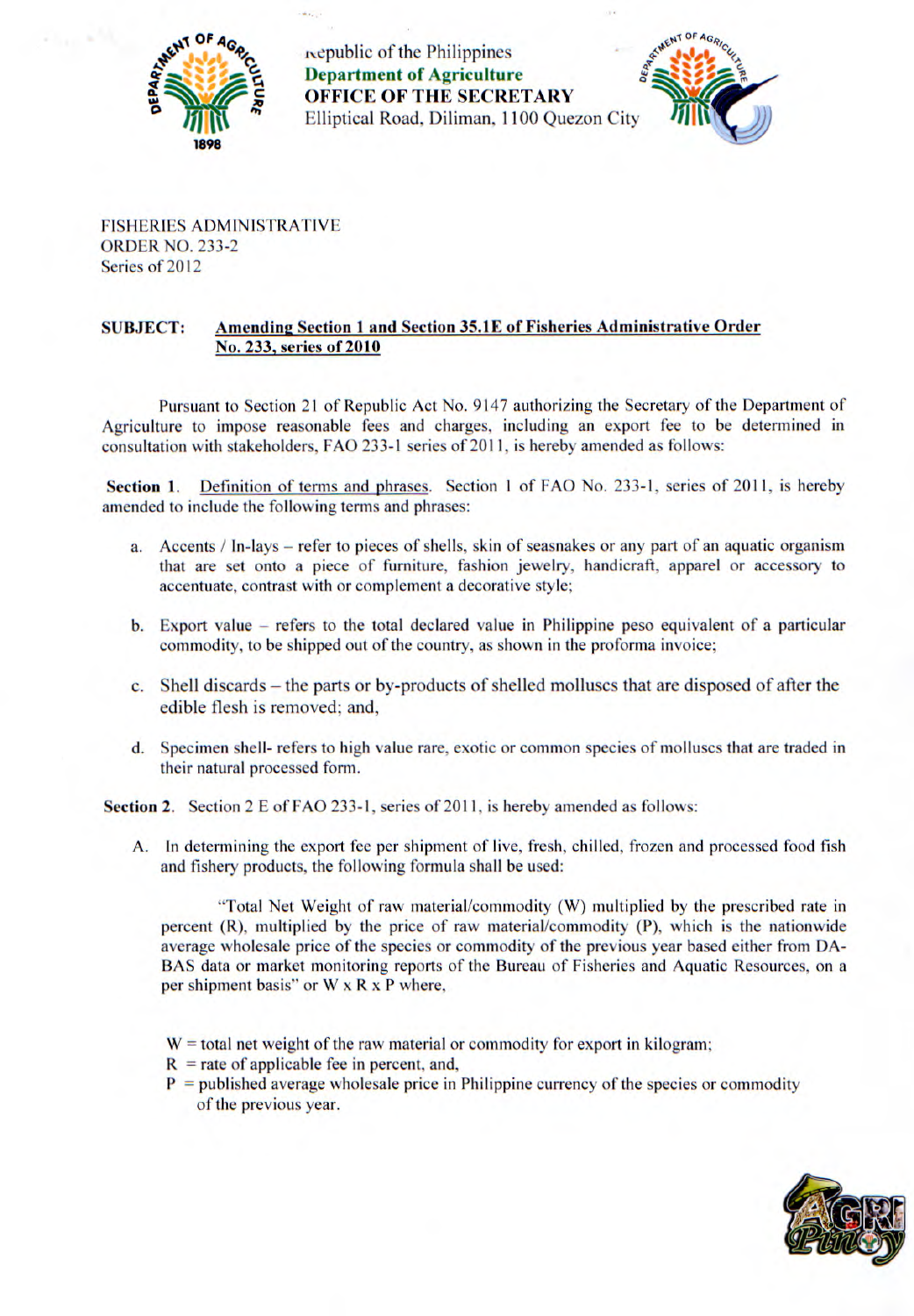| The rates of export fee using the above formula are as follows:                                                              |                        |
|------------------------------------------------------------------------------------------------------------------------------|------------------------|
| Raw Material/Commodity                                                                                                       | <b>Export Fee Rate</b> |
| <b>Regular Export Commodity Clearance</b><br>I.                                                                              |                        |
| Captured aquatic wildlife<br>a.                                                                                              |                        |
| Caught/gathered in Philippine waters<br>i.                                                                                   | 0.20%                  |
| ii. Caught outside Philippine waters                                                                                         | $0\%$                  |
| iii. Imported                                                                                                                | $0\%$                  |
| Captive-bred aquatic wildlife<br>b.                                                                                          |                        |
| Domesticated species and their progenies<br>i.                                                                               | <b>Exempted</b>        |
| Imported broodstock and their progenies,<br>ii.<br>whether exotic or endemic species                                         | Exempted               |
| iii. Founder stocks sourced from hatchery/nursery<br>and their progenies                                                     | Exempted               |
| iv. Stocks grown from imported seed stocks<br>(e.g., eggs, fry, post-larvae, juvenile, etc.)                                 | Exempted               |
| Founder stocks sourced from the wild and<br>$V_{\star}$<br>their progenies produced in captivity                             | 0.15%                  |
| vi. Seed stocks (e.g., eggs, fry, post-larvae,<br>juvenile, etc.) sourced from the wild and<br>grown for commercial purposes | 0.20%                  |
| vii. Progenies of threatened aquatic wildlife<br>produced by Aquatic Wildlife Farms                                          | 2.0%                   |

÷.

B. In determining the export fee per shipment of live tropical/ornamental fish, the following formula shall be used:

Export fee = Export fee rate x Export value

The rate of export fee for live tropical/ornamental fish is 1.0% of Export Value.

C. The export fee per shipment of **shellcraft/handicraft/ornamental shell, specimen shell and dried non-food fish, shall be based on a fixed schedule** of values depending on the amount of export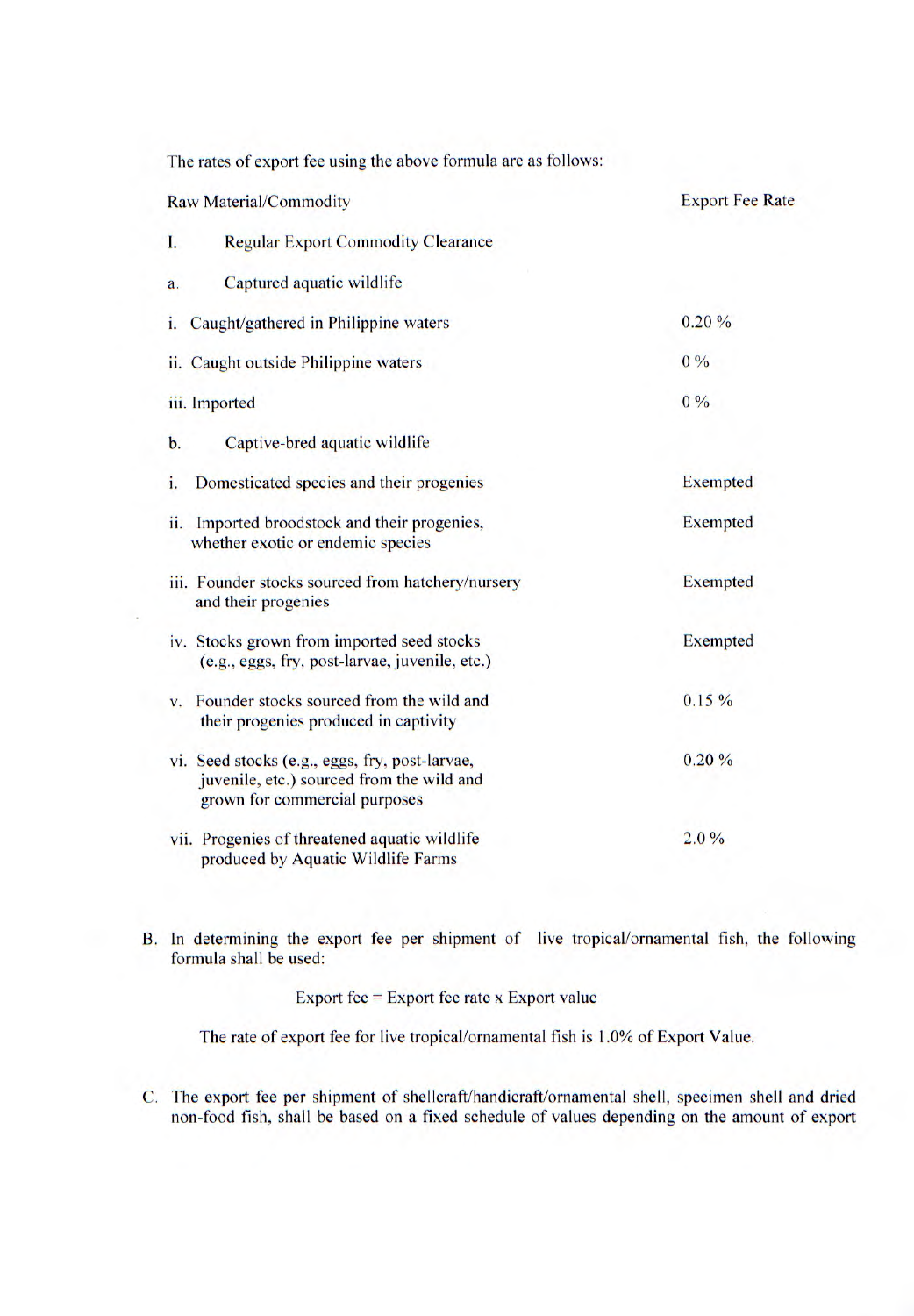value stated in Annex A hereof, Provided, that products using shell discards as defined and as listed in Annex B hereof shall be exempted from the export fee, Provided further, that products combining shell discards with other shells not considered as discards shall be charged an export fee pro-rated to the export value of the latter based on Annex A hereof.

D. In case of aquatic products that are used as accents/in-lays which constitute only 10% or less of the surface area of the product, the Export fee shall be Php. 50.00 per shipment.

**Section** 3. Upon the effectivity of this administrative order, the fees and charges imposed herein and under FAO 233-1, series of 2011, shall be reviewed after two years.

**Section 4.** Section 6 of FAO 233-1 series of 2011 is hereby repealed. BFAR shall publish the annual average wholesale market price of each species/commodity based on available data in the absence of data from the Bureau of Agricultural Statistics.

**Section 5.** Effectivity. This Order shall take effect fifteen (15) days from date of publication in a newspaper of general circulation and upon registration with the Office of the National Administrative Registrar (ONAR).

Issued this  $17th$  day of  $JU_1V$ , 2012, in Quezon City, Metro Manila, Philippines.

**DROCKSO J. ALCATERING ACCORDING ACCORDING ACCORDING ACCORDING ACCORDING ACCORDING ACCORDING ACCORDING ACCORDING ACCORDING ACCORDING ACCORDING ACCORDING ACCORDING ACCORDING ACCORDING ACCORDING ACCORDING A DIRECTION OF A SS** 

Assistant Secretary for Fisheries and

NFARMC Chairman

**DEPARTMENT OF AORICULTURE ISUITEE III IN III IN III IN III IN III IN III IN III IN III IN III IN III IN III IN III IN III IN III IN III** in replying pls cite this code **For Signature: 5.01420182 R.c.Iv.d** *0711e1012* **10:43 AM** 

**ATTY, ASIS G. PEREZ** 

Recommended by:

PUBLISHED: July 27, 2012. Phil. Star

> August 09, 2012 UP Law Center-ONAR

> > 身难住! 群港 律 權 國 德 權 對 隨 情 情 is replying pla cite this cod Foi **Signatuie: S.O7**-12-0182 Received 07/16/2012 10 43 AM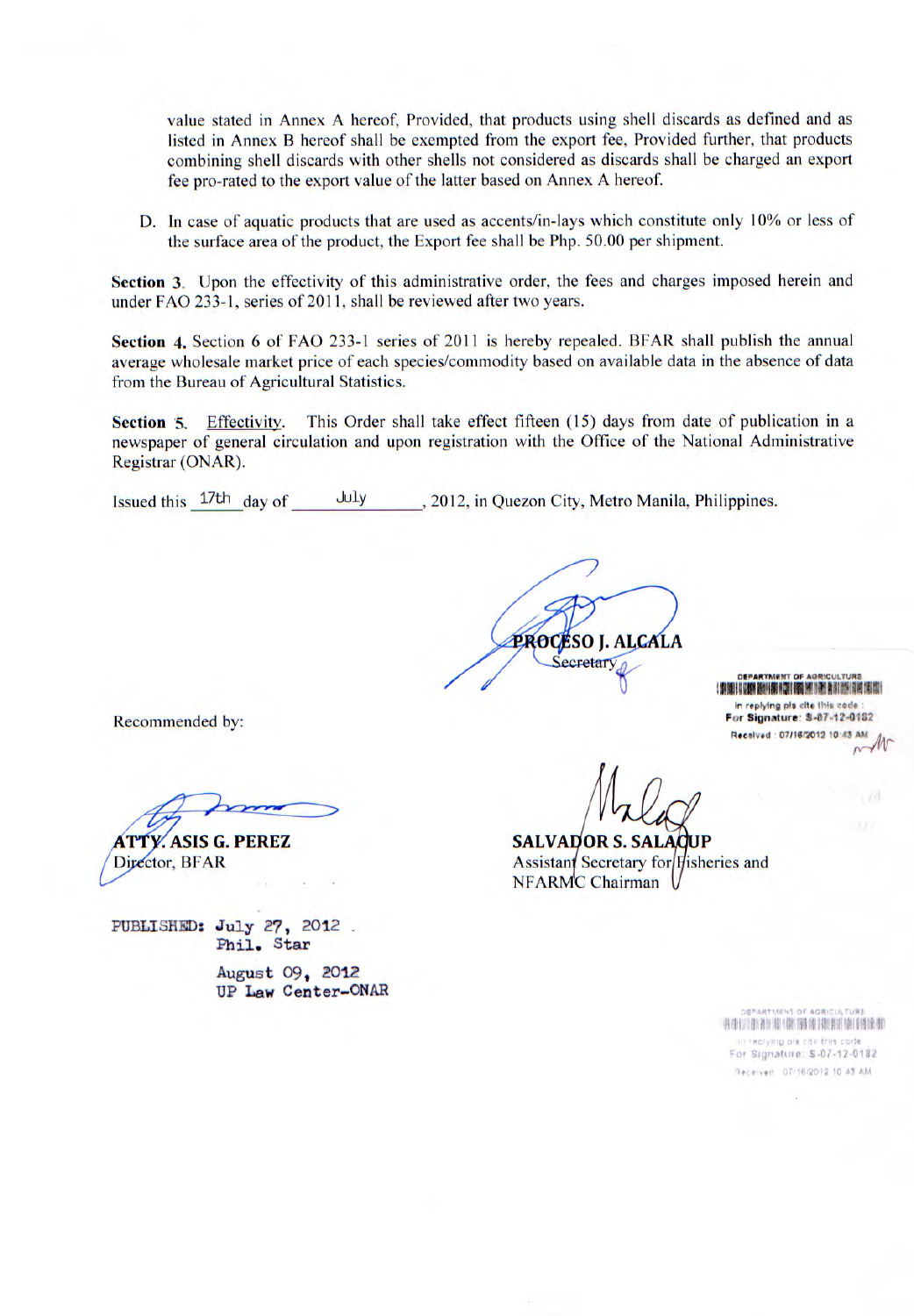## **ANNEX A Schedule** of Export Fees for the Export of Shellcraft/Handicraft/Ornamental Shell, Specimen Shell and Dried Non-Food Fish

EXPORT VALUE (US\$) EXPORT FEE (PhP)

| $1 - 1000$  | 200  |
|-------------|------|
| 1001-2000   | 250  |
| 2001-3000   | 300  |
| 3001-4000   | 350  |
| 4001-5000   | 400  |
| 5001-6000   | 450  |
| 6001-7000   | 500  |
| 7001-8000   | 550  |
| 8001-9000   | 600  |
| 9001-10000  | 650  |
| 10001-20000 | 800  |
| 20001-40000 | 900  |
| 40001-above | 1000 |
|             |      |

**CONTRACTOR**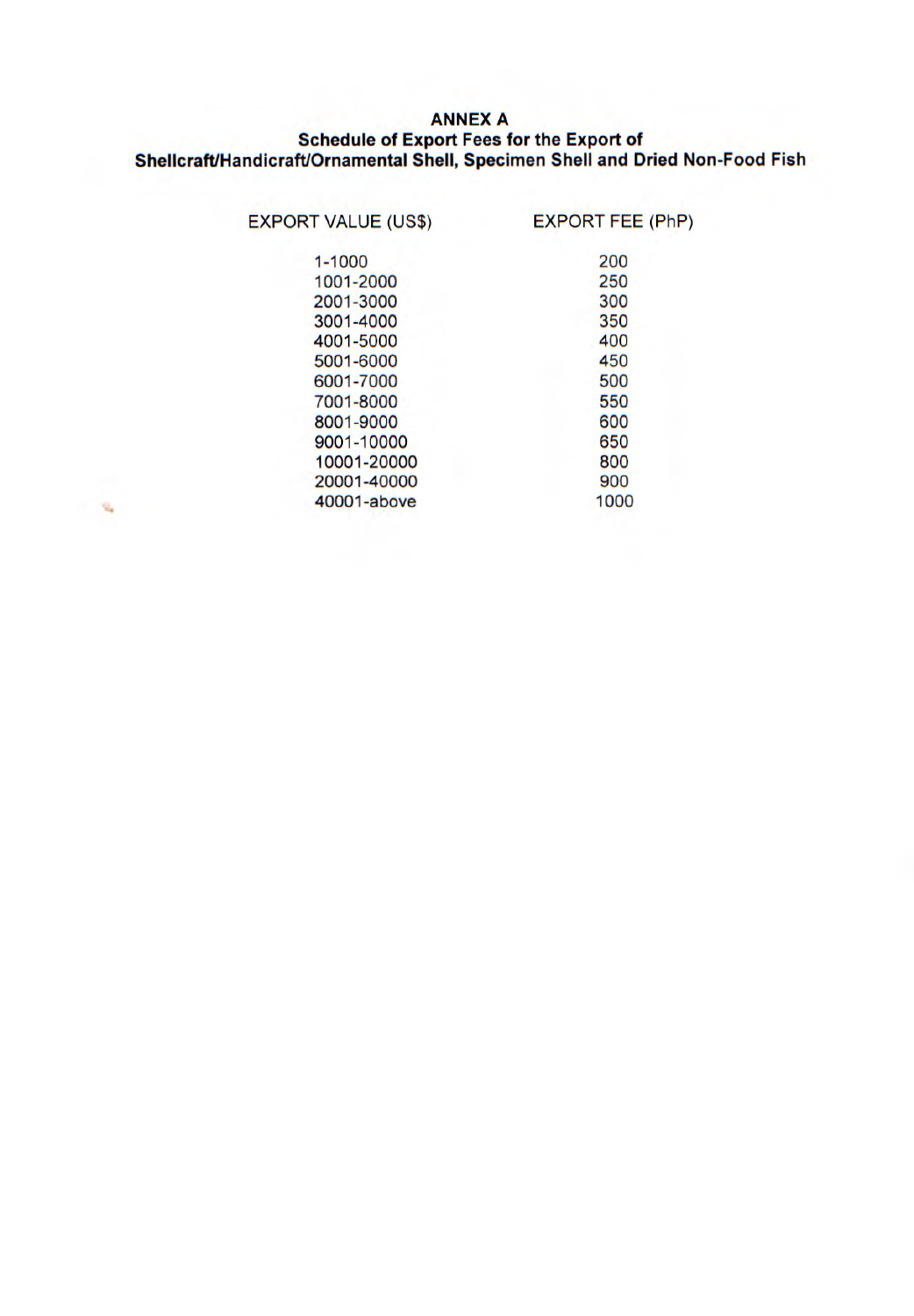## **ANNEX B LIST of SHELL DISCARDS**

| <b>CLASS</b>                                         | <b>FAMILY</b>             | <b>GENERA/SPECIES</b>       | <b>ENGLISH NAMES</b>                      | <b>LOCAL NAMES</b> |
|------------------------------------------------------|---------------------------|-----------------------------|-------------------------------------------|--------------------|
| <b>Arcidae</b><br>Gastropoda                         |                           | Arca spp.                   | <b>Ark shells</b>                         |                    |
|                                                      |                           | Anadara spp.                | Ark shells; cockles                       | <b>Halaan</b>      |
|                                                      |                           | <b>Barbatia spp.</b>        | <b>Ark shells</b>                         |                    |
|                                                      | Cucullaea labiata         | <b>Hooded ark</b>           |                                           |                    |
|                                                      | Mytilidae                 | Perna viridis               | <b>Green mussel</b>                       | <b>Tahong</b>      |
|                                                      |                           | Modiolus philippinarum      | <b>Brown mussel;</b><br>Philippine mussel | amahong            |
|                                                      |                           | <b>Septifer bilocularis</b> | <b>Box mussel</b>                         |                    |
|                                                      |                           | Lithophaga spp.             | date mussels                              |                    |
|                                                      | Pinnidae                  | Pinna spp.                  | Pen shells                                | <b>Baloko</b>      |
|                                                      |                           | Atrina spp.                 | Pen shells                                | <b>Baloko</b>      |
|                                                      |                           | Streptopinna saccata        | <b>Baggy pen shell</b>                    | <b>Baloko</b>      |
|                                                      | Ostreidae                 | Saccostrea spp.             | <b>Hooded oysters</b>                     | <b>Sisi</b>        |
|                                                      |                           | Crassostrea gigas           | <b>Giant pacific oyster</b>               | <b>Talaba</b>      |
|                                                      |                           | <b>Hyotissa hyotis</b>      | Honeycomb oyster                          | <b>Talaba</b>      |
|                                                      | <b>Mactridae</b>          | Mactra spp.                 | <b>Mactra clams</b>                       |                    |
|                                                      |                           | Spisula spp.                | <b>Mactra clams</b>                       |                    |
|                                                      |                           | Lutraria                    | Mactra clams                              |                    |
|                                                      | Solenidae                 | Solen spp.                  | Razor/jackknife clams                     |                    |
|                                                      |                           | Siliqua spp.                | <b>Razor clams</b>                        |                    |
|                                                      |                           | Phaxas spp.                 | <b>Razor clams</b>                        |                    |
|                                                      | <b>Tellinidae</b>         | Tellina spp.                | <b>Tellin clams</b>                       |                    |
|                                                      | <b>Donacidae</b>          | Donax spp.                  | <b>Bean clams</b>                         |                    |
|                                                      | Psammobiidae              | Gari spp.                   | <b>Sunset clams</b>                       |                    |
|                                                      |                           | Asaphis spp.                |                                           |                    |
|                                                      |                           | Psammotaea spp.             |                                           |                    |
| Solecurtidae                                         | Hiatula spp.              |                             |                                           |                    |
|                                                      | <b>Azorinus acutidens</b> | Sharp razor clam            |                                           |                    |
|                                                      |                           | Sinovacula spp.             |                                           |                    |
| <b>Semelidae</b><br><b>Articacea</b><br>Corbiculidae | Semele spp.               | Semele clams                |                                           |                    |
|                                                      |                           | Trapezium spp.              |                                           |                    |
|                                                      |                           | Corbicula spp.              | Corbicula/asian clams                     | Tulya              |
|                                                      | Geloina coaxans           | Common geloina              |                                           |                    |
|                                                      | Polymesoda spp.           | <b>Marsh clams</b>          |                                           |                    |
|                                                      | Veneridae                 | Perigypta spp.              | <b>Venus clams</b>                        | Halaan             |
|                                                      | Circe spp.                | <b>Venus clams</b>          |                                           |                    |
|                                                      |                           | Gafrarium spp.              | <b>Venus clams</b>                        |                    |
|                                                      |                           | Pitar spp.                  | <b>Venus clams</b>                        |                    |
|                                                      |                           | Callista spp.               | <b>Venus clams</b>                        |                    |
|                                                      |                           | Lioconcha spp.              | <b>Venus clams</b>                        |                    |
|                                                      |                           | Samarangia spp.             | <b>Venus clams</b>                        |                    |